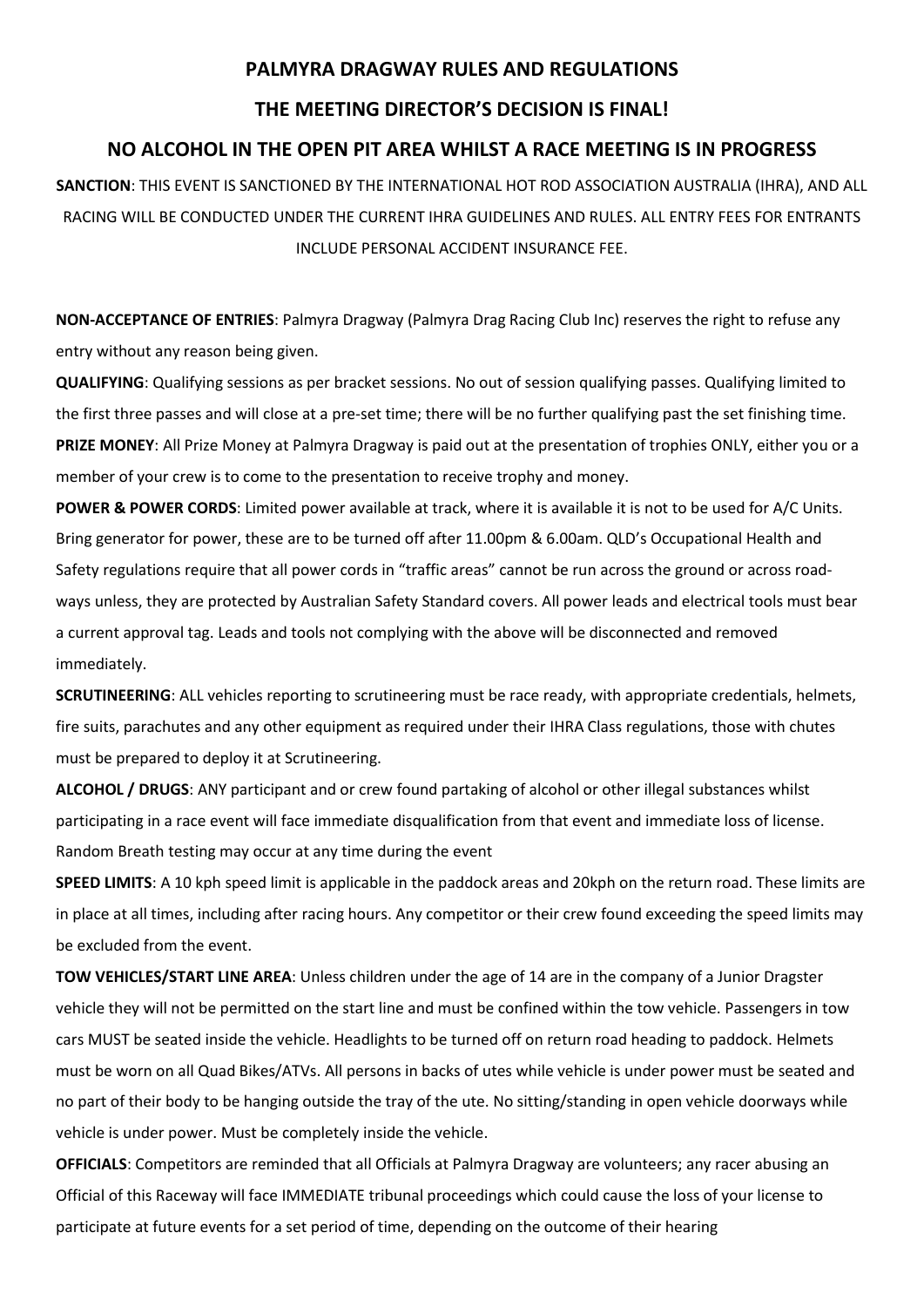**BRAKING AREA/RETURN ROAD**: It is the responsibility of the competitors to clear the braking area in the shortest possible time. All vehicles should endeavour to turn left into the pick-up area before stopping. LANE 2 must give way to LANE 1, no stopping on track. Vehicles with mechanical damage should move to the return road area prior to inspection to allow meeting to continue. If during the race you think your car has broken and might be leaking fluid onto the Race Surface, please leave the surface immediately (IF POSSIBLE) and STOP. Full lights can be used in the holding area. Park Lights ONLY to be used on the return road.

**NOISE**: No Race cars/Bikes are to be started after 10.00pm at night or before 6.00am in the mornings, this include loading & unloading from trailers.

**PIT AREA PARKING:** Any vehicles not racing or used as a tow vehicle are to be parked in the general parking area. ALL TRAILERS except when required as Workshop/camp area are to be parked in the trailer park.

**WITHDRAWAL FROM MEETING**: Any competitors unable to continue in competition must immediately advise an official enabling alternative qualifiers to be seeded into the brackets.

**STARTLINE CREW**: Crew must be in uniform, closed in shoes must be worn at all times from the start of qualifying including in the paddock (no thongs permitted).

**START LINE**: All vehicles must start under their own power.

**STARTERS HANDS**: Once a Racer has crossed the white line before the burnout pad, they are deemed in the hands of the starter.

**STAGING/SANDBAGGING**: "Once a vehicle reaches the front of the staging lanes for a run, it must be prepared to fire and race as directed by the starter. In order to be a legitimate race winner, a contestant's vehicle must start, stage under its own engine power and receive the start. This rule also applies to single runs. A reasonable amount of time will be allowed for drivers or riders to stage, with that determination being at the sole and absolute discretion of the Starter. Failure to stage upon the starter's instructions is possible grounds for disqualification. If a competitor has failed to stage within twenty seconds of his or her opponent being permitted to do so, then that competitor may be adjudged to be "sandbagging", and the starter may initiate

the starting sequence, at his/her discretion. The non-staged competitor is disqualified, and no further penalty shall be exacted. The application or use of any device, apart from visual observation of track equipment, that permits the driver to gauge the position of the vehicle in relation to the start line, or independently initiates the start, is prohibited. All staging must be carried out in a forward direction, reverse staging will result in disqualification. Deep staging is prohibited in Group Four competition."

**RACING**: Racing will cease when the red lights on the bottom of the tree are flashing.

**NO RACING**: After the last M P H Beam.

**PARACHUTES**: MUST be deployed at the first M.P.H. beam.

**BURNOUTS**: Water Burnouts/Static Burnouts on the concrete pads ONLY. No hand held burnouts. All vehicles fitted with street rubber are definitely not allowed to burn out across the start line.

**SAFETY**: ALL competitors must have the IHRA required clothing for their class. Street racers should have long clothing, shoes, helmet and a minimum lap sash seat belt. All Bike riders that are capable of running under 10.50ET must wear all appropriate safety gear as per IHRA rule book, or personal accident insurance clams may not be valid. **DRIVERS BRIEFING**: All drivers and riders must attend the briefing at the time specified; NO engines are to be run